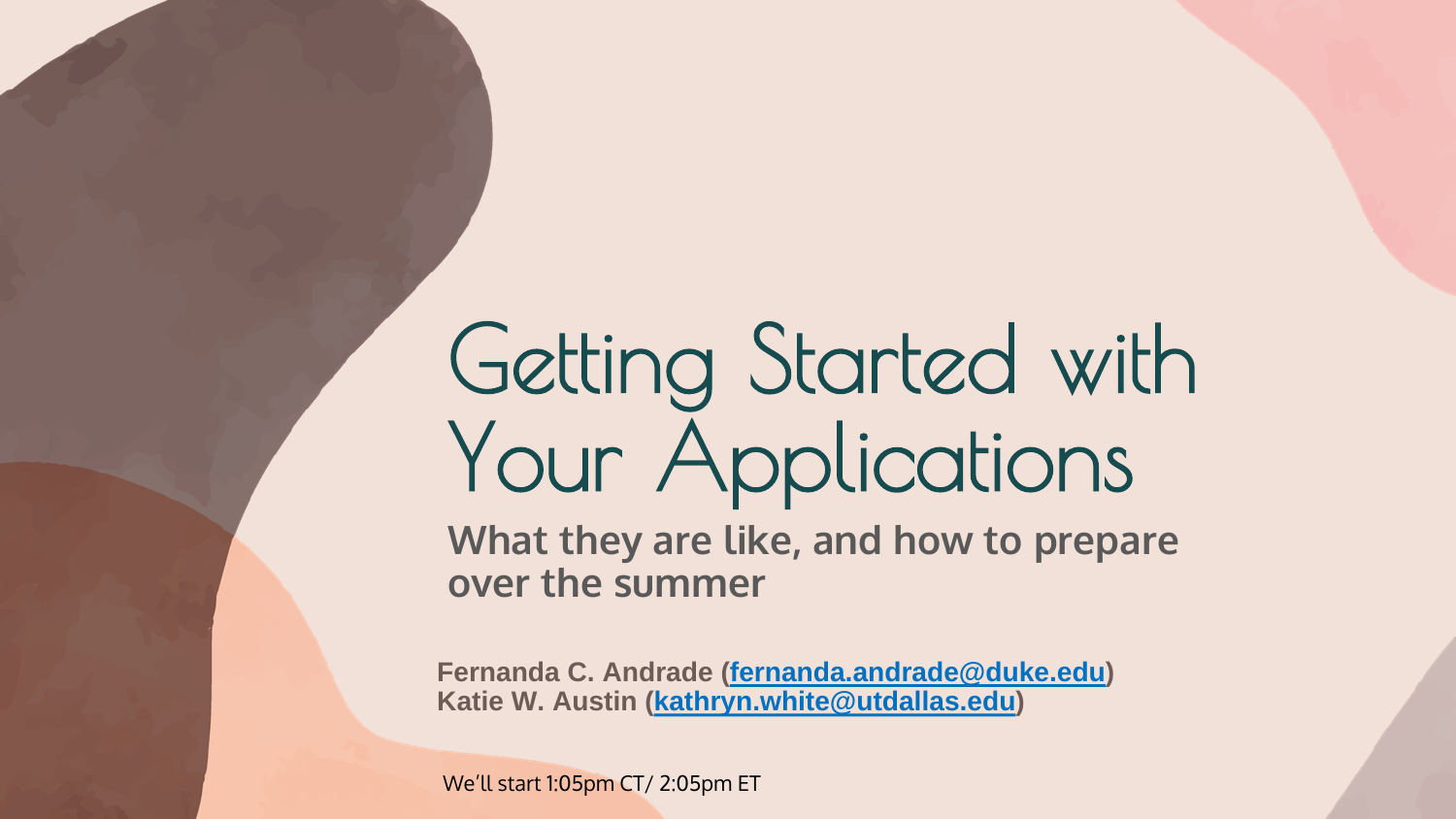#### Goals for this session

- ●**Increase knowledge of the graduate application process (especially if this is your first time)**
- ●**Increase knowledge of what is the GRE**
- ●**Lay out steps that can be started over the summer**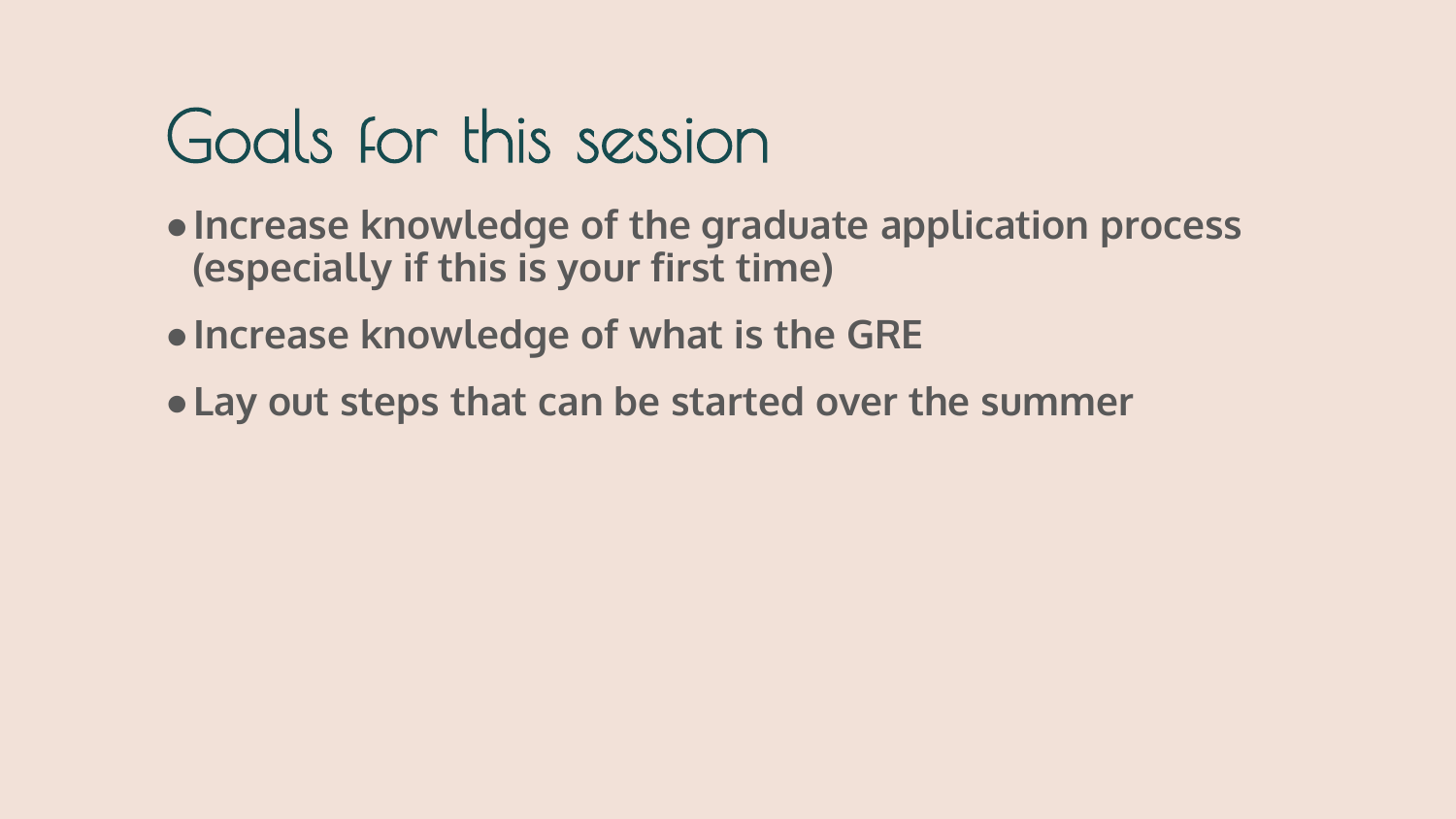### Master's, PhD, PsyD?

● **Why choose one or the other?**

- **The training differs (MA/MS, PsyD prepare you for more applied, not necessarily academic work).**
- **Funding differs (MA/PsyD not funded, usually)**
- **What to they prepare you for?**
	- **You can work in research, industry, government, NPOs with an MA/MS**
	- **Want academia or to hit the ground leading projects? PhD is the way, but you can teach at CC with an MA/MS**
- ●**What are these programs like?**
	- **Master's: Mostly classes, research, some practicum if clinical** ○ **PhD: Often classes, research, and teaching/grad assistantship**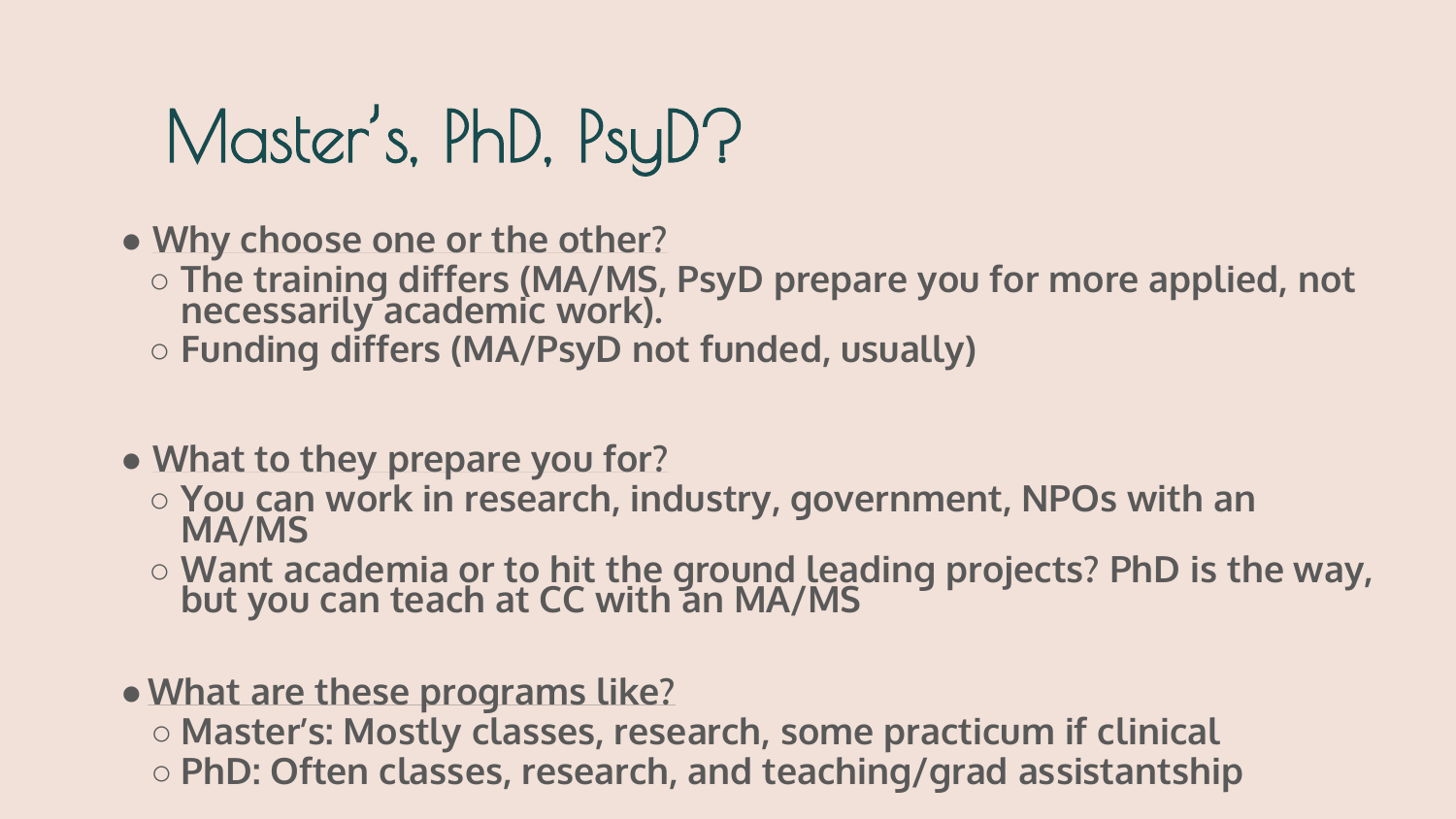# What is graduate school like?

- ●**Types of programs, certifications, training opportunities**
- **One advisor or many advisors?**
- **Lab-focused or program-focused?**
- **Cohort style (common in clinical), classes/research, no specific curriculum (you make your own with your program/advisor)**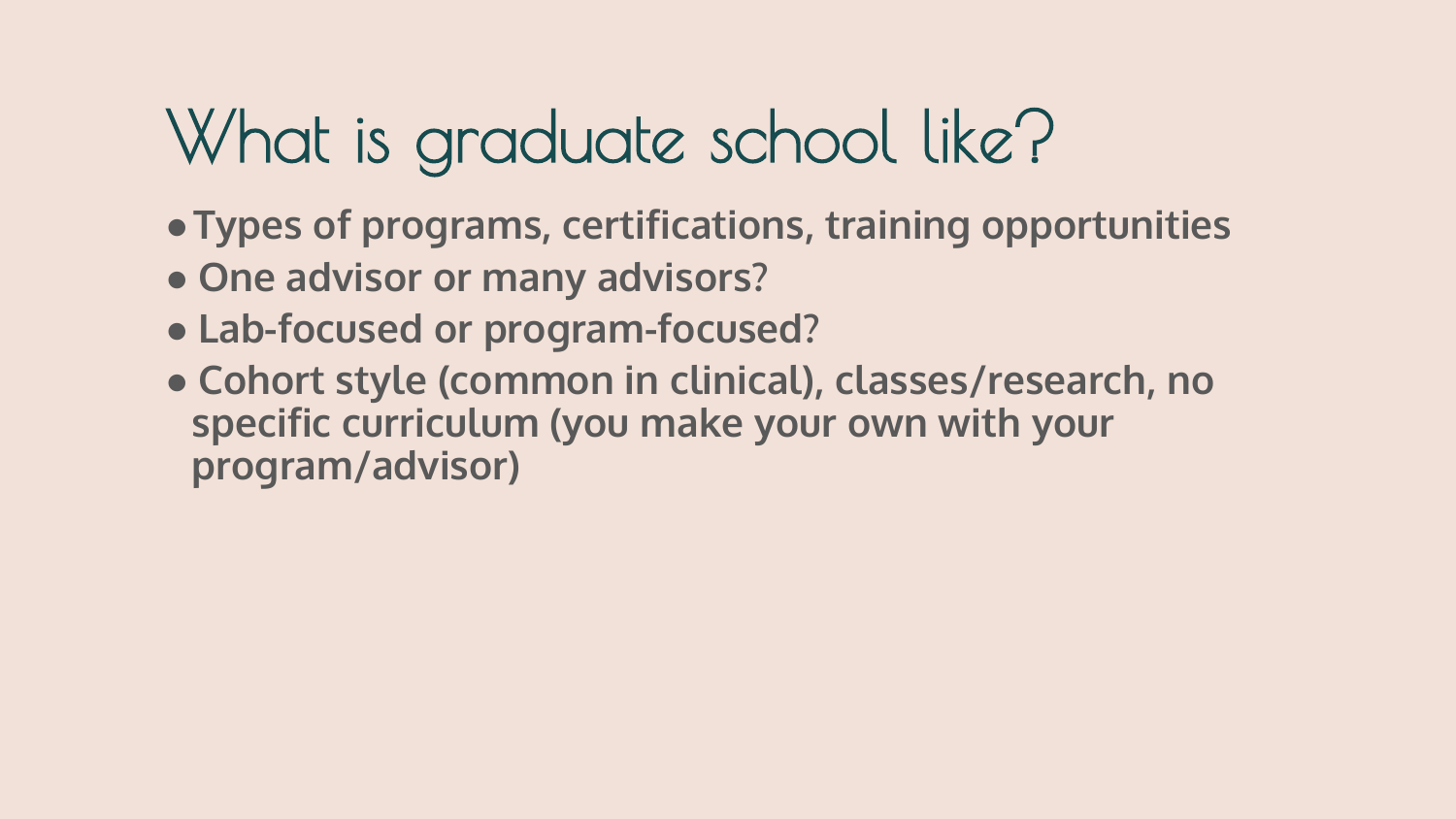- **What do you typically need to submit?**
- **How do you apply?**
- **How and when do you hear back?**
- **What is the typical timeline for applying and hearing back (for MA/MS, PhD/PsyD)?**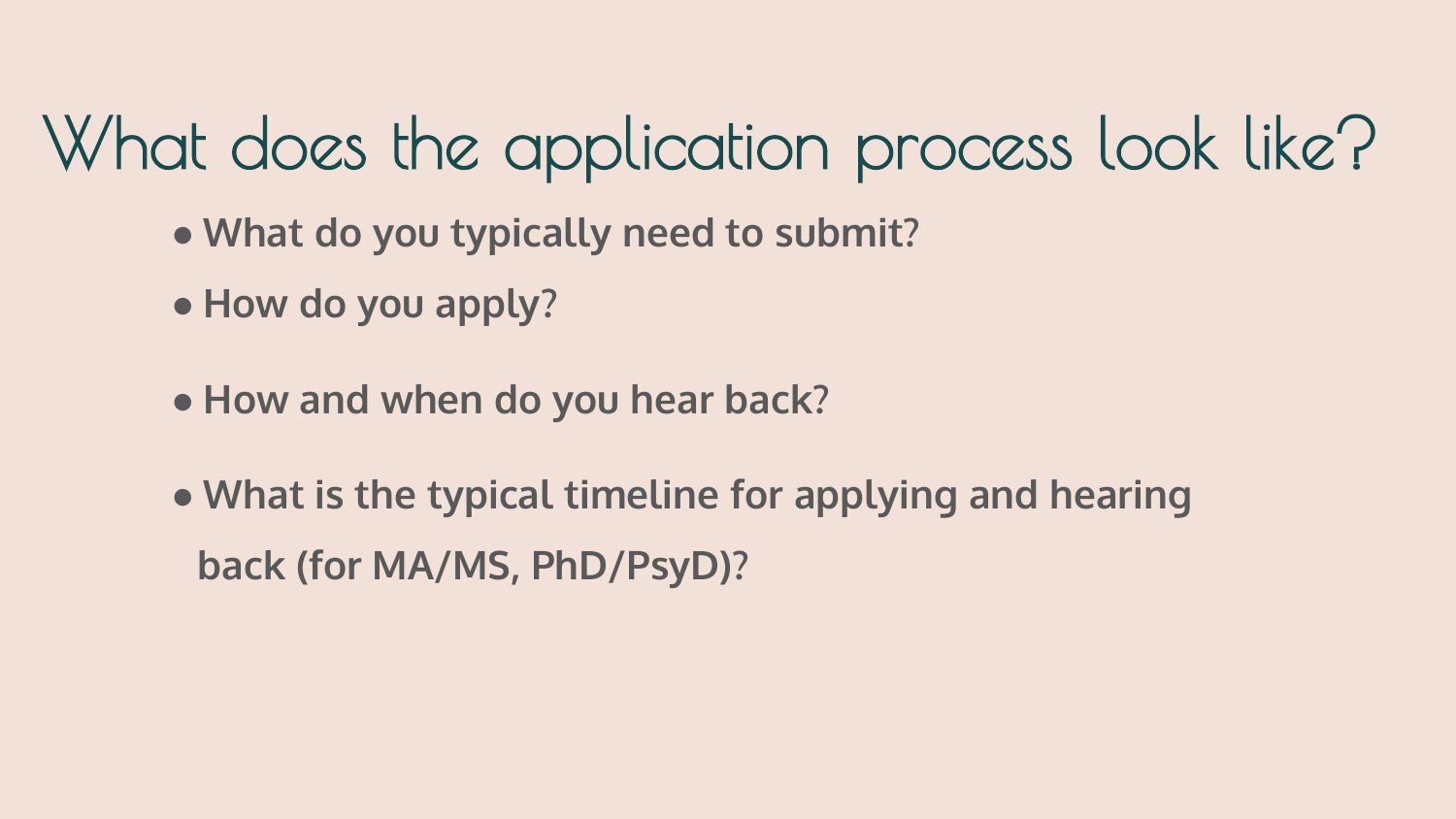- **What do you typically need to submit?**
	- **Letters of Recommendation (usually 3)**
	- **Statement of Purpose/Personal Statement (look different in each place)**
	- **GRE (typically only the general)**
	- **Unofficial transcripts (if international, need copies of cert. translations—and then originals when admitted)**
	- **Resume/CV**
	- **Writing sample (sometimes)**
	- **Application fee & some filling out of forms**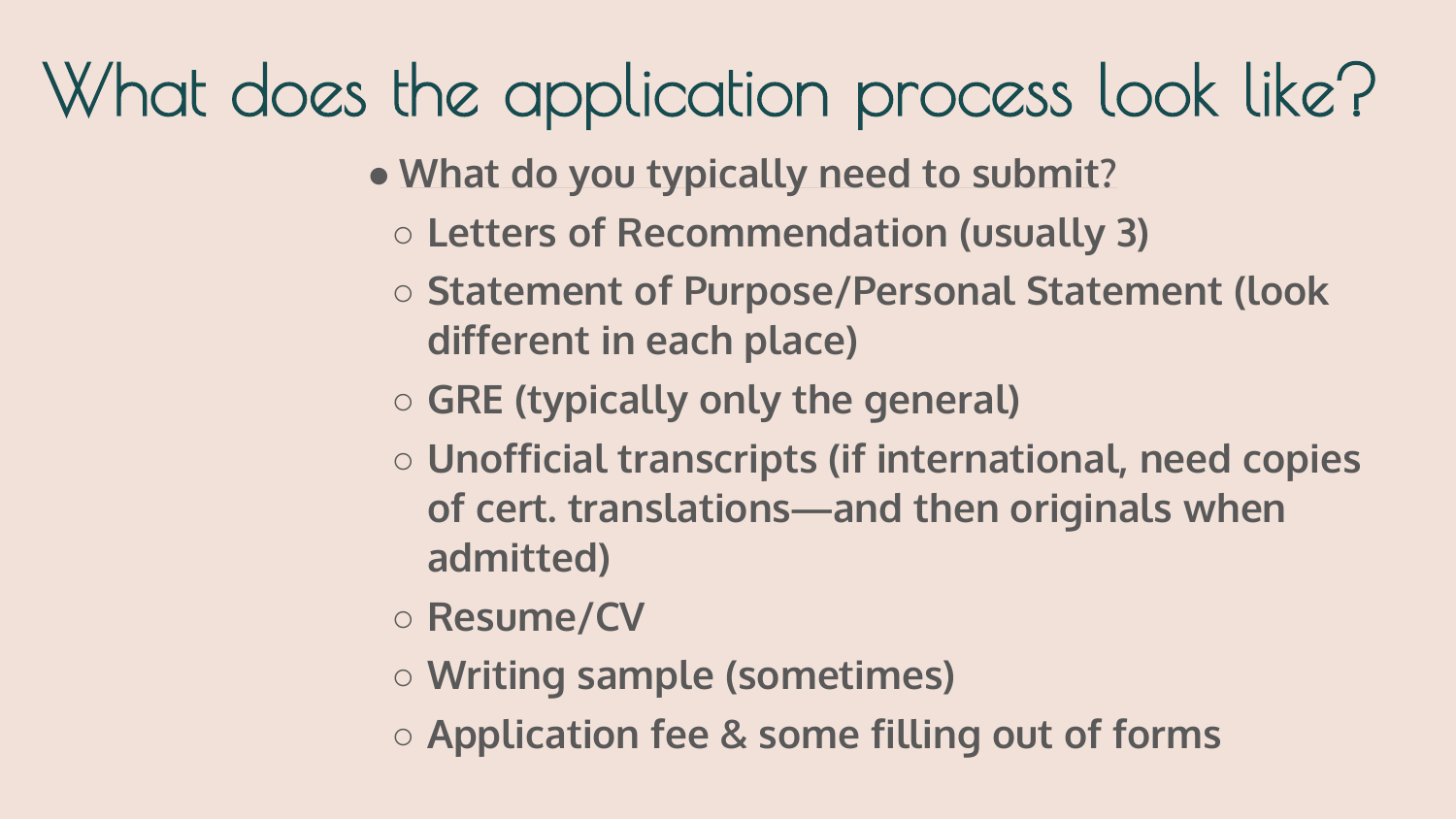- **What do you typically need to submit?**
	- Letters of Recommendation (usually 3)

**We will focus on these on our next workshop**

- **Statement of Purpose/Personal Statement (look different in each place)**
- GRE (typically only the general)
- **Unofficial transcripts (if international, need copies of cert. translations—and then originals when admitted)**
	- **Resume/CV**
	- Writing sample (sometimes)
	- Application fee & some filling out of forms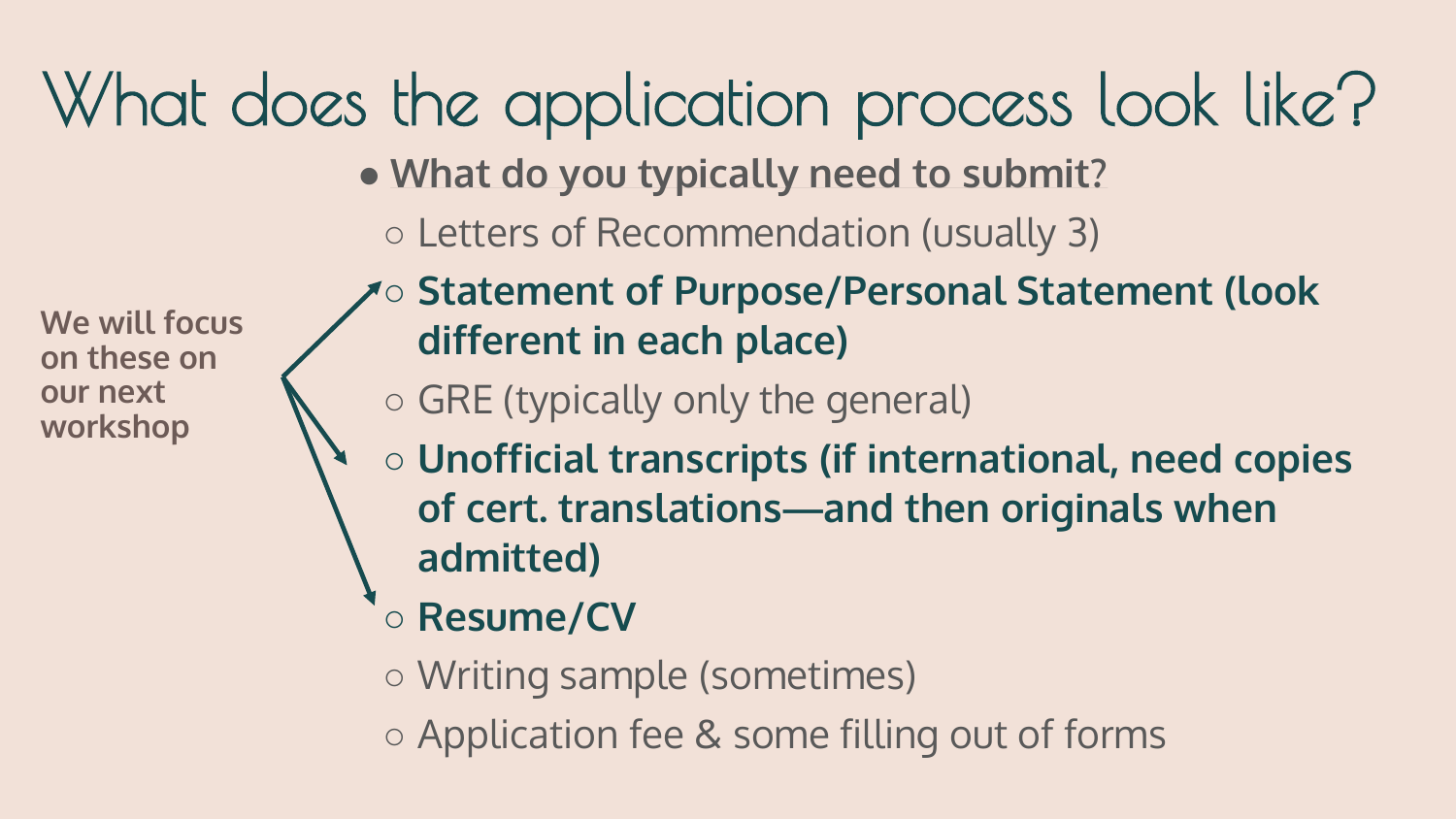- What do you typically need to submit?
- **How do you apply?**
	- **What does the website look like?**
	- **How do letters of REC get entered?**
	- **What is your responsibility?**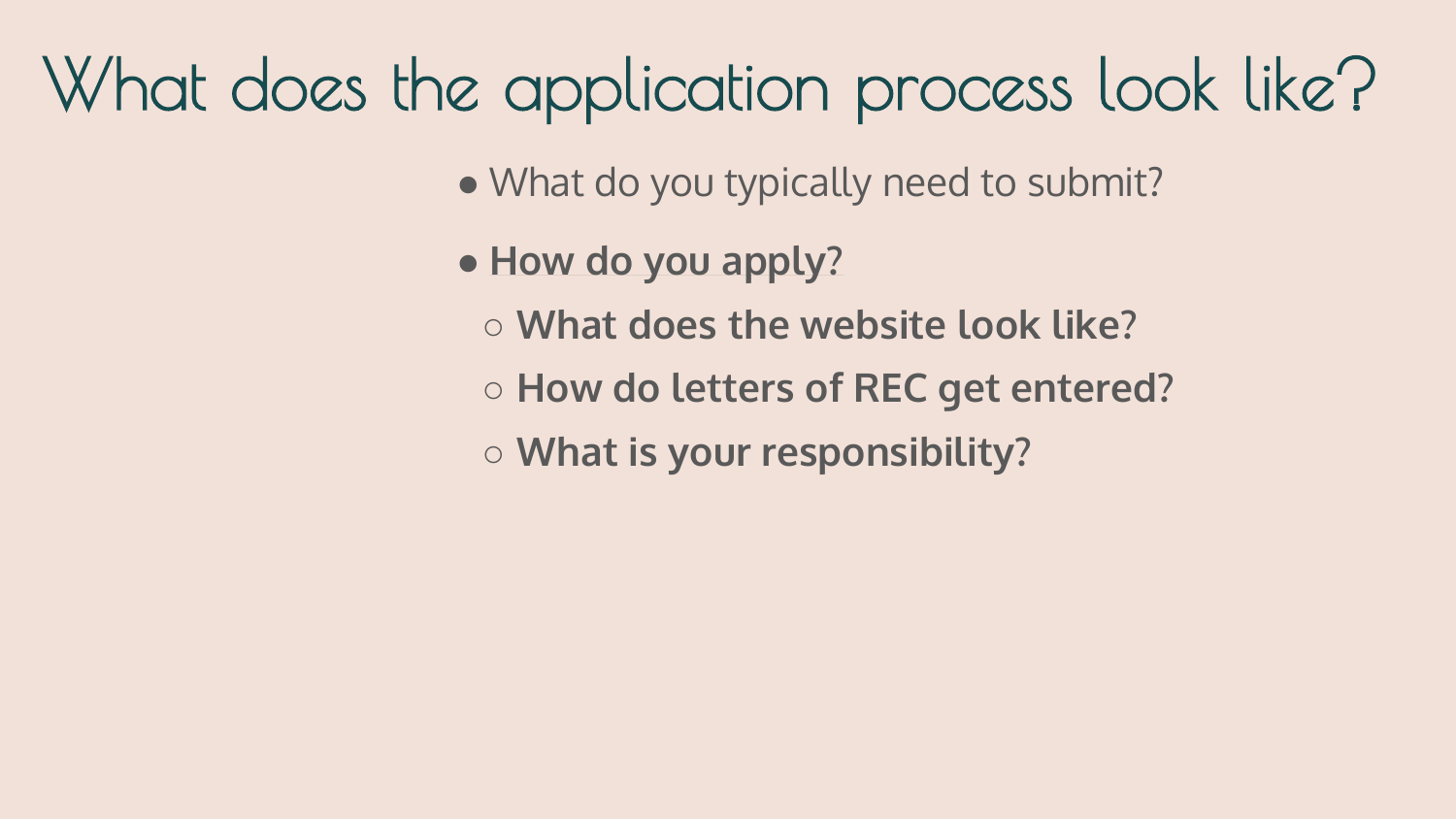- What do you typically need to submit?
- How do you apply?
- **How and when do you hear back?**
- **What is the typical timeline for applying and hearing back (for MA/MS/PhD/PsyD)?**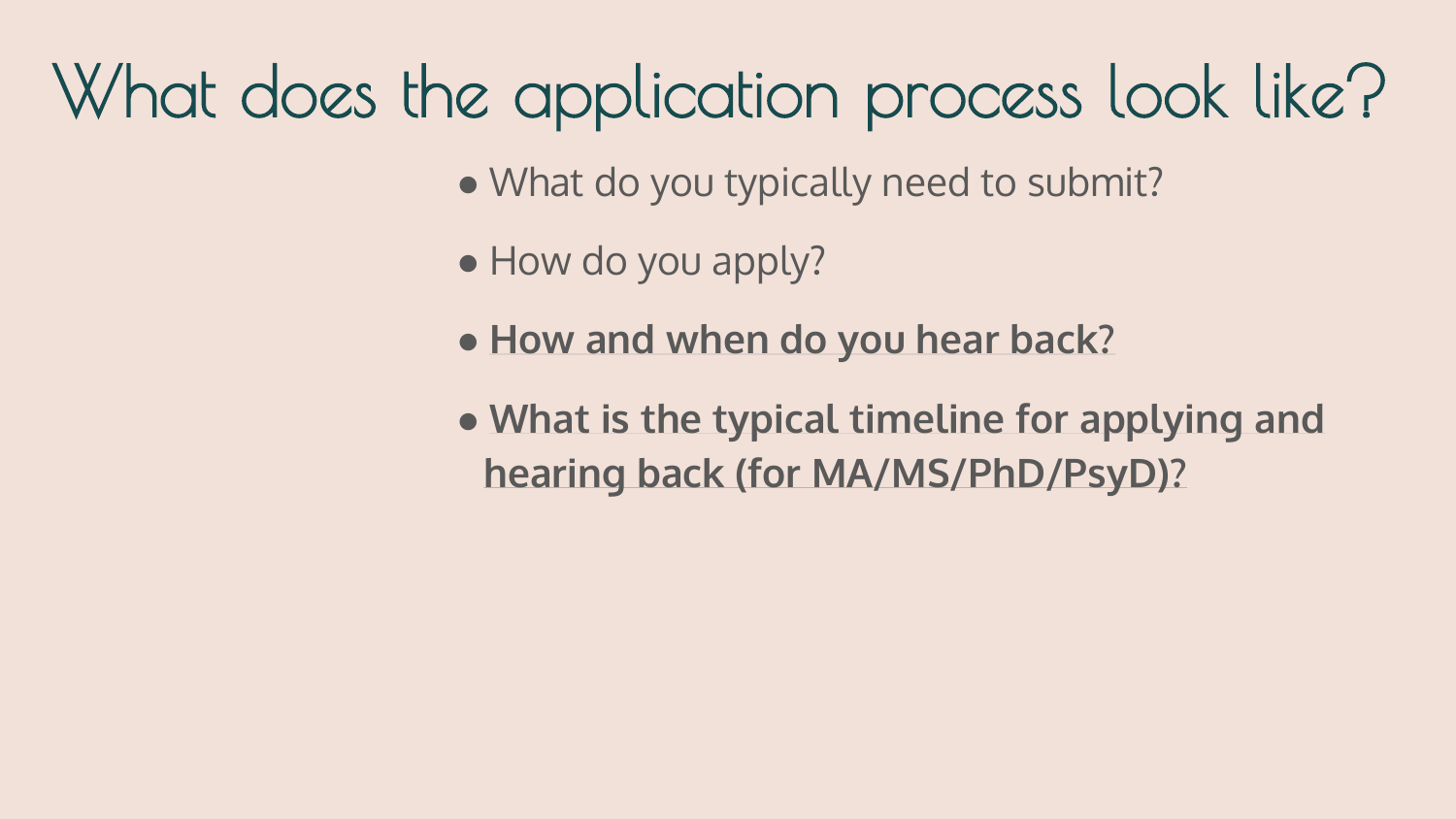# What is the GRE?

- **A computer-based test**
- **Taken at a testing center**
	- **All the rules of testing centers apply, like no personal items in the room**
- **Can be taken multiple times, but there's a "waiting period" in between**
- **Taking the test costs money & sending results to schools costs money**
- **You can prepare on your own or with programs**
- **There are three parts to the test (universities share the average score of their admitted students)**
- **GRE is an adaptive test, not everyone gets the same questions, and the test gets harder, easier, as you get things right or wrong**
- **Immediate feedback (quant + verbal sections)**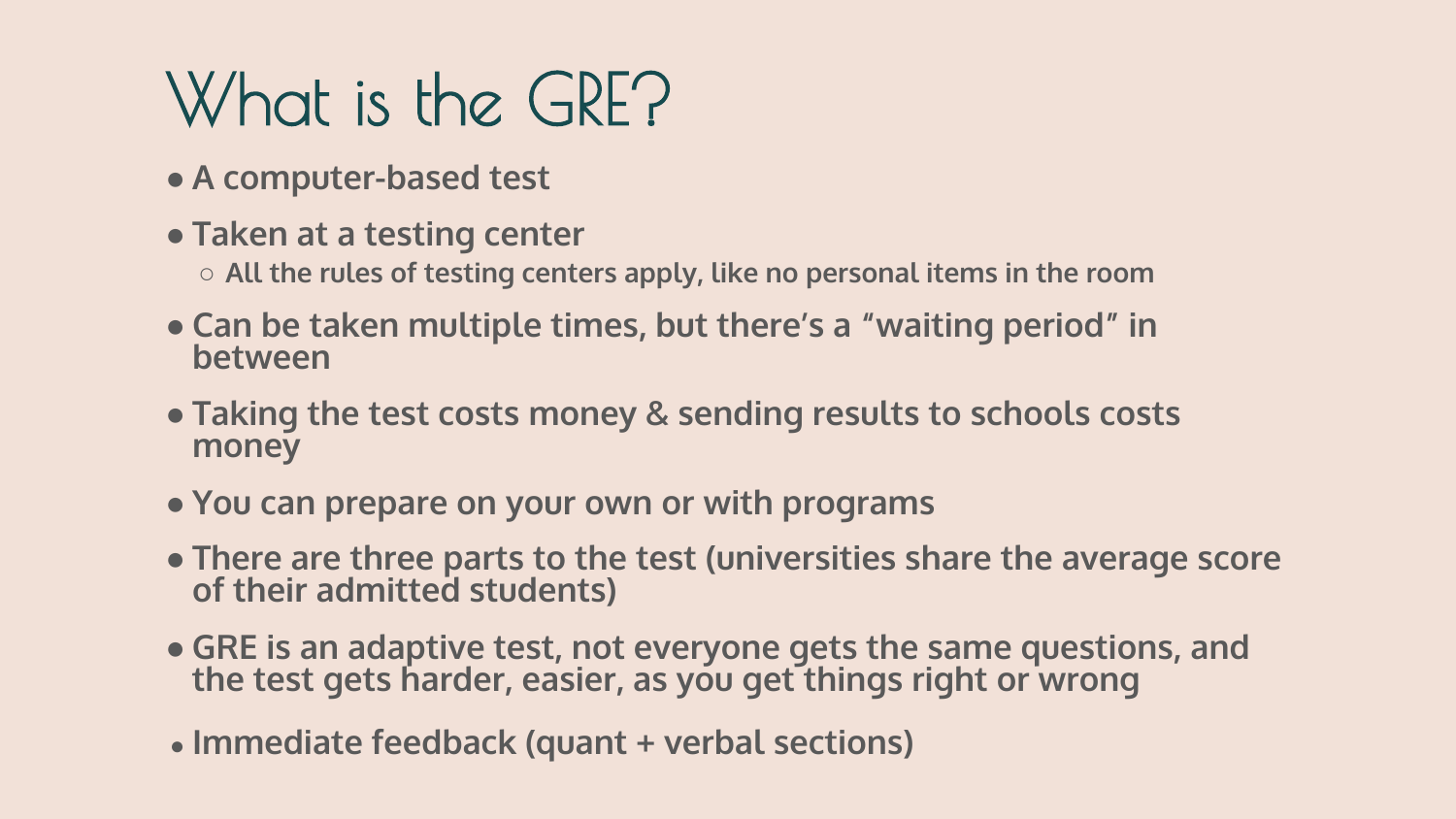## Summer is a great time to consider...

- **What institutions you want to apply to:**
	- **What matters in an institution for you**
	- **Consider location, composition of the faculty, composition of the student body, funding (how much and for how long), cost of living in the area**
	- **Your identity and your personal goals also matter**
- **Who your prospective advisors are:**
	- **What do they do, who are their grad students (how much they publish together, do grad students had families, do they look happy)**
	- **When you're done selecting, it's time to think about reaching out to them**
	- **Draft emails – have someone proofread them for you**
- **Preparing for the GRE**
- **Grad applications are expensive. Be strategic:**
	- **maximize odds of getting into a program while being sensitive of your goals**